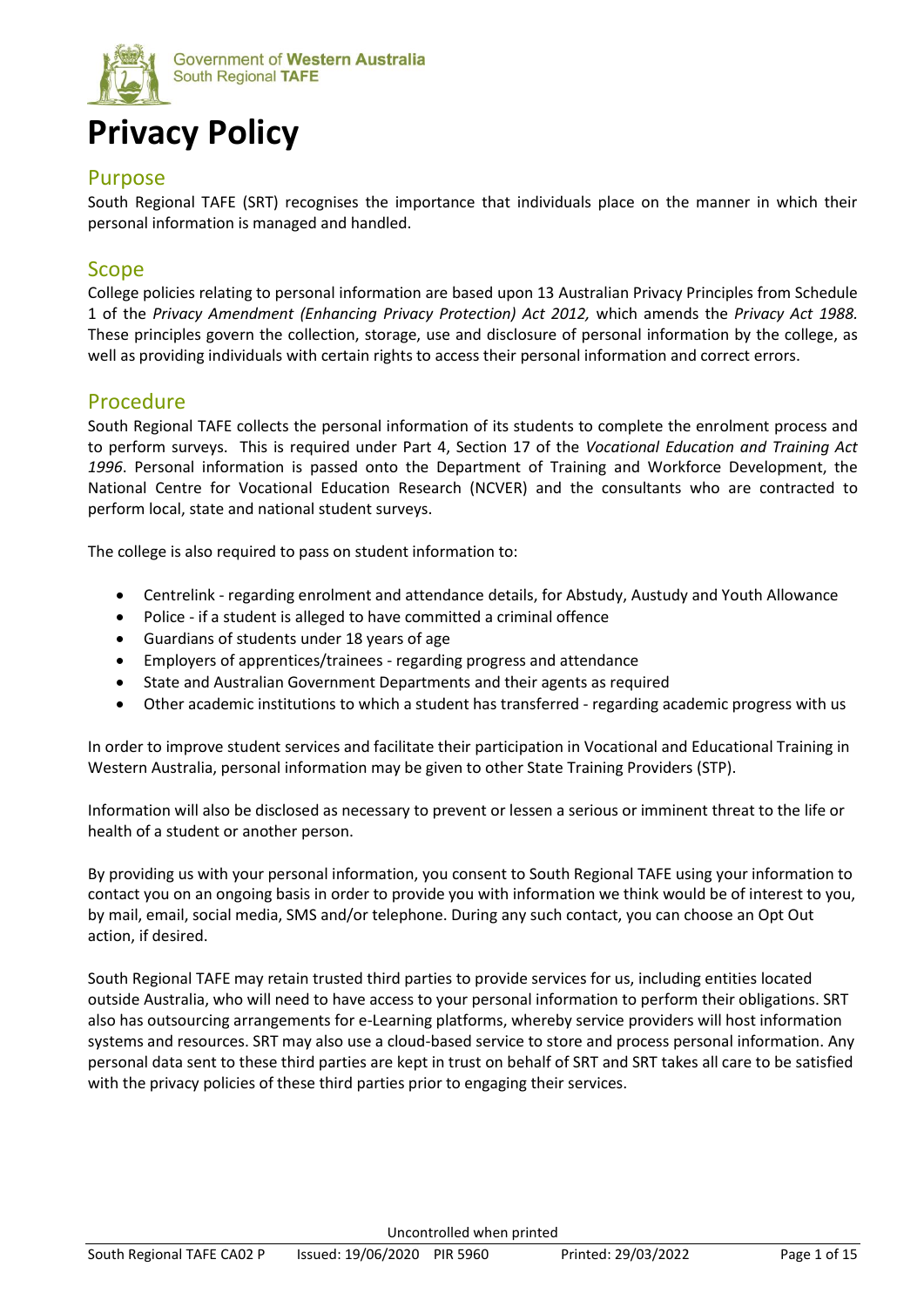By providing us with your personal information, you consent to us disclosing your information to entities located outside Australia for these purposes, on the basis that we are not required to ensure that any overseas recipient complies with Australian privacy laws.

Throughout the year many photographs and occasionally videos are taken of students and staff taking part in various functions, courses and other events. These photographs may be used in advertisements for the college, in publications, on the SRT website or social media channels, or displayed on special occasions such as enrolment days. Students or parents/caregivers are asked to inform the College in writing if they do not wish their image to be used in these circumstances. If no written request is received, then the College will assume student and/or parent/caregiver's agreement.

By signing the Student Enrolment Form or enrolling online, students agree to the Important Terms and Conditions of Enrolment and agree to abide by all South Regional TAFE by-laws and expanded in the South Regional TAFE Student Code of Conduct. These documents can be found on the college website (southregionaltafe.wa.edu.au) and are available on request from your lecturer or Student Services.

# Privacy Principles from Schedule 1 of the Privacy Amendment (Enhancing Privacy Protection) Act 2012, which amends the Privacy Act 1988.

# **Part 1 — Consideration of personal information privacy**

## **Australian Privacy Principle 1 — open and transparent management of personal information**

1.1 The object of this principle is to ensure that APP entities manage personal information in an open and transparent way.

# **Compliance with the Australian Privacy Principles etc.**

- 1.2 An APP entity must take such steps as are reasonable in the circumstances to implement practices, procedures and systems relating to the entity's functions or activities that:
	- a. will ensure that the entity complies with the Australian Privacy Principles and a registered APP code (if any) that binds the entity; and
	- b. will enable the entity to deal with inquiries or complaints from individuals about the entity's compliance with the Australian Privacy Principles or such a code.

# **APP Privacy policy**

- 1.3 An APP entity must have a clearly expressed and up to date policy (the *APP privacy policy*) about the management of personal information by the entity.
- 1.4 Without limiting sub-clause 1.3, the APP privacy policy of the APP entity must contain the following information:
	- a. the kinds of personal information that the entity collects and holds;
	- b. how the entity collects and holds personal information;
	- c. the purposes for which the entity collects, holds, uses and discloses personal information;
	- d. how an individual may access personal information about the individual that is held by the entity and seek the correction of such information;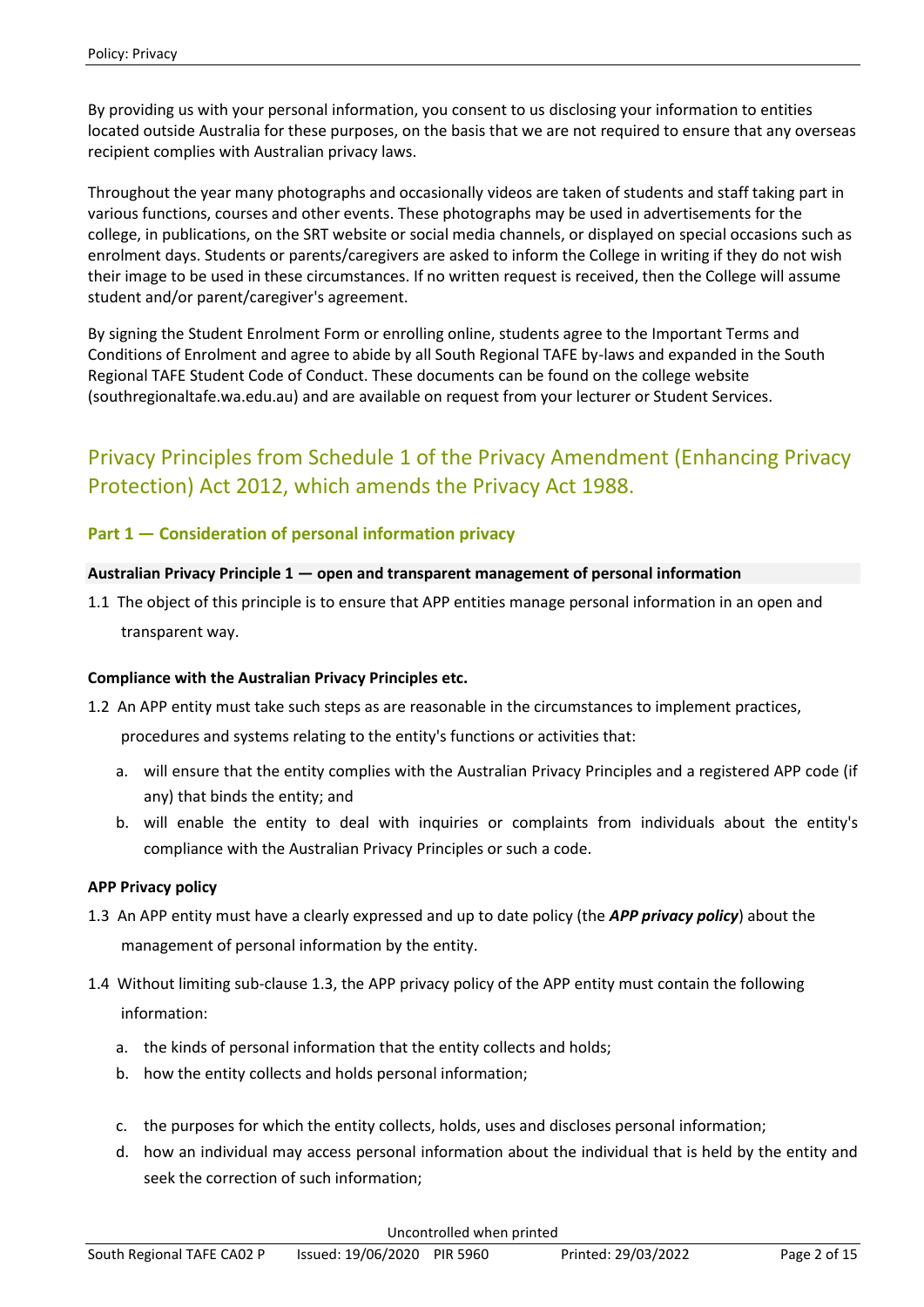- e. how an individual may complain about a breach of the Australian Privacy Principles, or a registered APP code (if any) that binds the entity, and how the entity will deal with such a complaint;
- f. whether the entity is likely to disclose personal information to overseas recipients;
- g. if the entity is likely to disclose personal information to overseas recipients—the countries in which such recipients are likely to be located if it is practicable to specify those countries in the policy.

# **Availability of APP privacy policy etc.**

1.5 An APP entity must take such steps as are reasonable in the circumstances to make its APP privacy policy available:

- a. free of charge; and
- b. in such form as is appropriate.

Note: An APP entity will usually make its APP privacy policy available on the entity's website.

1.6 If a person or body requests a copy of the APP privacy policy of an APP entity in a particular form, the entity must take such steps as are reasonable in the circumstances to give the person or body a copy in that form.

## **Australian Privacy Principle 2 — anonymity and pseudonymity**

- 2.1 Individuals must have the option of not identifying themselves, or of using a pseudonym, when dealing with an APP entity in relation to a particular matter.
- 2.2 Sub-clause 2.1 does not apply if, in relation to that matter:
	- a. the APP entity is required or authorised by or under an Australian law, or a court/tribunal order, to deal with individuals who have identified themselves; or
	- b. it is impracticable for the APP entity to deal with individuals who have not identified themselves or who have used a pseudonym.

# **Part 2 — Collection of personal information**

#### **Australian Privacy Principle 3 — collection of solicited personal information**

#### **Personal information other than sensitive information**

- 3.1 If an APP entity is an agency, the entity must not collect personal information (other than sensitive information) unless the information is reasonably necessary for, or directly related to, one or more of the entity's functions or activities.
- 3.2 If an APP entity is an organisation, the entity must not collect personal information (other than sensitive information) unless the information is reasonably necessary for one or more of the entity's functions or activities.

#### **Sensitive information**

- 3.3 An APP entity must not collect sensitive information about an individual unless:
	- a. the individual consents to the collection of the information and: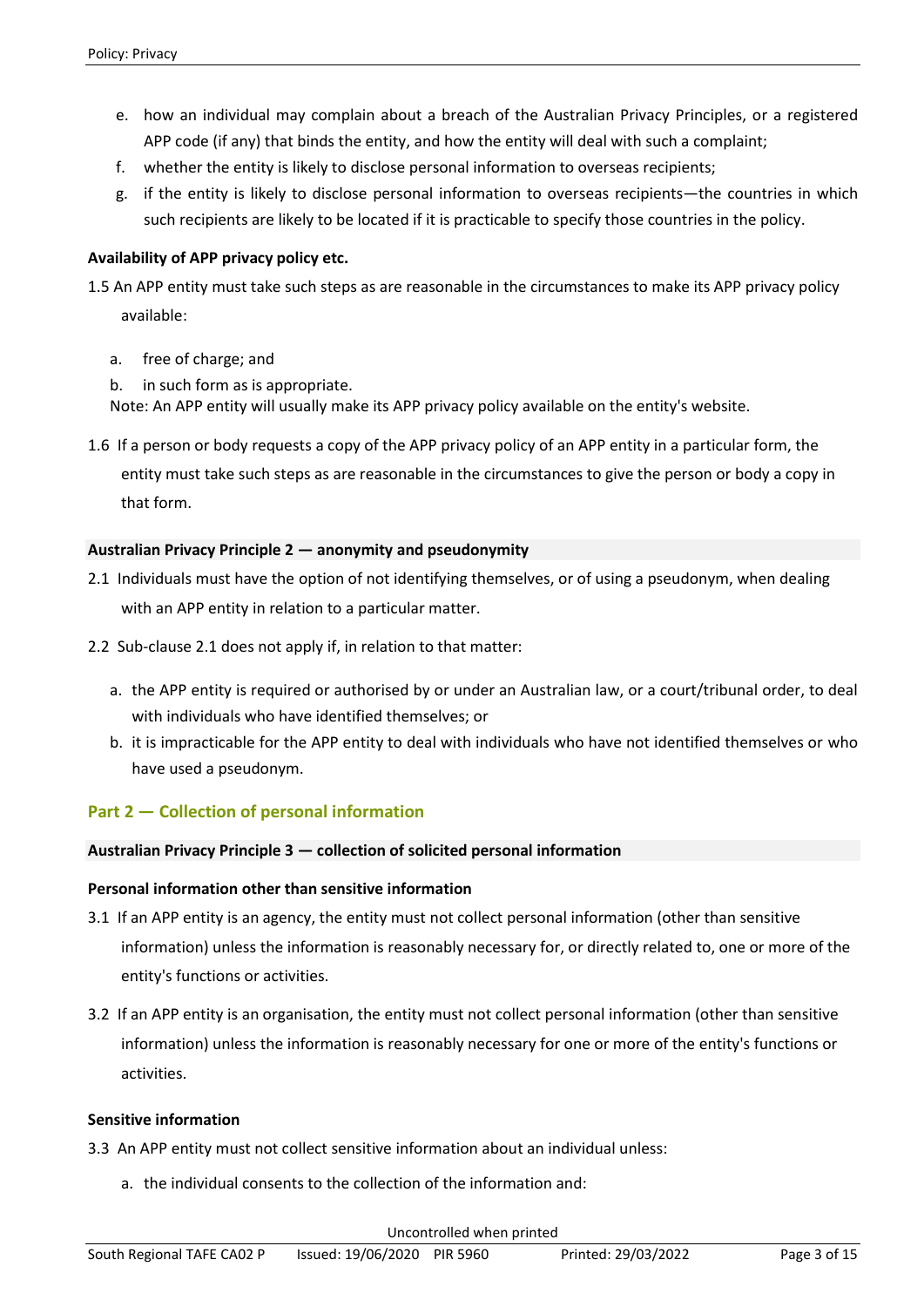- i. if the entity is an agency the information is reasonably necessary for, or directly related to, one or more of the entity's functions or activities; or
- $ii.$  if the entity is an organisation  $-$  the information is reasonably necessary for one or more of the entity's functions or activities; or
- b. sub-clause 3.4 applies in relation to the information.
- 3.4 This sub-clause applies in relation to sensitive information about an individual if:
	- a. the collection of the information is required or authorised by or under an Australian law or a court/tribunal order; or
	- b. a permitted general situation exists in relation to the collection of the information by the APP entity; or
	- c. the APP entity is an organisation and a permitted health situation exists in relation to the collection of the information by the entity; or
	- d. the APP entity is an enforcement body and the entity reasonably believes that:
		- i. if the entity is the Immigration Department the collection of the information is reasonably necessary for, or directly related to, one or more enforcement related activities conducted by, or on behalf of, the entity; or
		- ii. otherwise the collection of the information is reasonably necessary for, or directly related to, one or more of the entity's functions or activities; or
	- e. the APP entity is a non-profit organisation and both of the following apply:
		- i. the information relates to the activities of the organisation;
		- ii. the information relates solely to the members of the organisation, or to individuals who have regular contact with the organisation in connection with its activities.

Note: For permitted general situation, see section 16A. For permitted health situation, see section 16B.

# **Means of collection**

3.5 An APP entity must collect personal information only by lawful and fair means.

3.6 An APP entity must collect personal information about an individual only from the individual unless:

- a. if the entity is an agency:
- i. the individual consents to the collection of the information from someone other than the individual; or
- ii. the entity is required or authorised by or under an Australian law, or a court/tribunal order, to collect the information from someone other than the individual; or
- b. it is unreasonable or impracticable to do so.

# **Solicited personal information**

3.7 This principle applies to the collection of personal information that is solicited by an APP entity.

# **Australian Privacy Principle 4 — dealing with unsolicited personal information**

4.1 If:

a. an APP entity receives personal information; and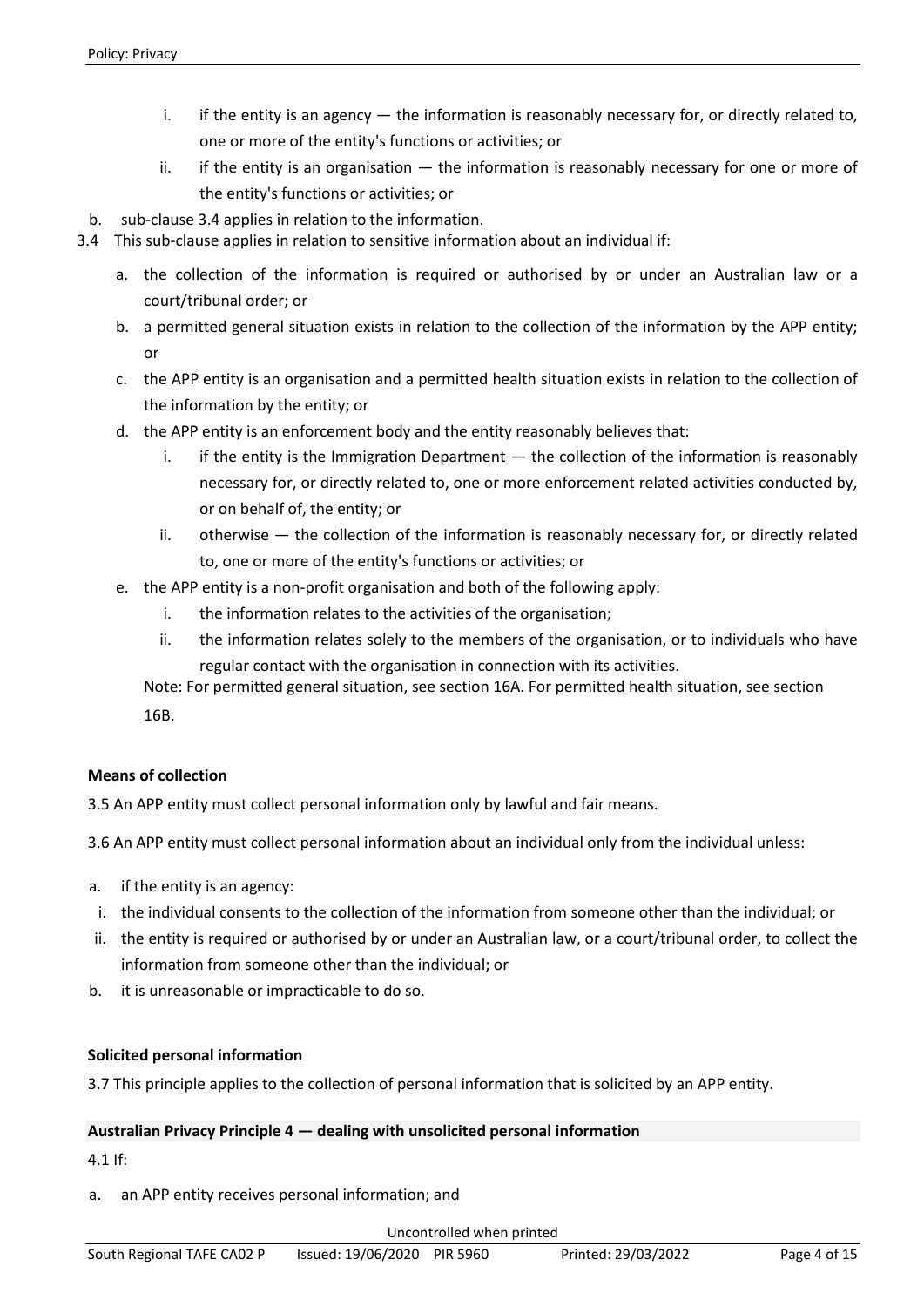b. the entity did not solicit the information;

 the entity must, within a reasonable period after receiving the information, determine whether or not the entity could have collected the information under Australian Privacy Principle 3 if the entity had solicited the information.

4.2 The APP entity may use or disclose the personal information for the purposes of making the determination under sub-clause 4.1.

4.3 If:

- a. the APP entity determines that the entity could not have collected the personal information; and
- b. the information is not contained in a Commonwealth record; the entity must, as soon as practicable but only if it is lawful and reasonable to do so, destroy the information or ensure that the information is de-identified.

4.4 If sub-clause 4.3 does not apply in relation to the personal information, Australian Privacy Principles 5 to 13 apply in relation to the information as if the entity had collected the information under Australian Privacy Principle 3.

# **Australian Privacy Principle 5 — notification of the collection of personal information**

5.1 At or before the time or, if that is not practicable, as soon as practicable after, an APP entity collects personal information about an individual, the entity must take such steps (if any) as are reasonable in the circumstances:

- a. to notify the individual of such matters referred to in sub-clause 5.2 as are reasonable in the circumstances; or
- b. to otherwise ensure that the individual is aware of any such matters.

5.2 The matters for the purposes of sub-clause 5.1 are as follows:

- a. the identity and contact details of the APP entity;
- b. if:
	- a. the APP entity collects the personal information from someone other than the individual; or
	- b. the individual may not be aware that the APP entity has collected the personal information; the fact that the entity so collects, or has collected, the information and the circumstances of that collection;
	- b. if the collection of the personal information is required or authorised by or under an Australian law or a court/tribunal order — the fact that the collection is so required or authorised (including the name of the Australian law, or details of the court/tribunal order, that requires or authorises the collection);
	- c. the purposes for which the APP entity collects the personal information;
	- d. the main consequences (if any) for the individual if all or some of the personal information is not collected by the APP entity;
	- e. any other APP entity, body or person, or the types of any other APP entities, bodies or persons, to which the APP entity usually discloses personal information of the kind collected by the entity;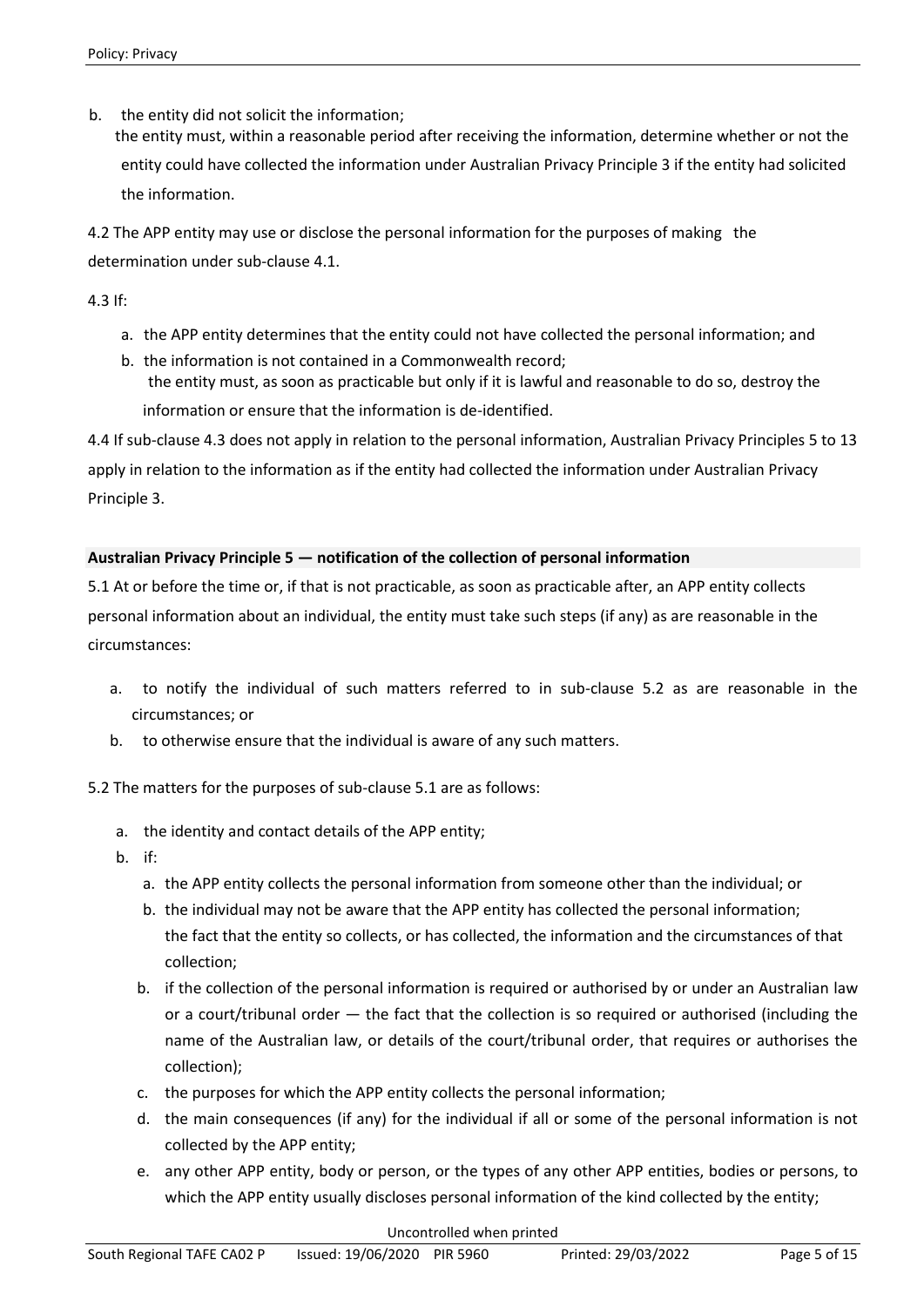- f. that the APP privacy policy of the APP entity contains information about how the individual may access the personal information about the individual that is held by the entity and seek the correction of such information;
- g. that the APP privacy policy of the APP entity contains information about how the individual may complain about a breach of the Australian Privacy Principles, or a registered APP code (if any) that binds the entity, and how the entity will deal with such a complaint;
- h. whether the APP entity is likely to disclose the personal information to overseas recipients;
- i. if the APP entity is likely to disclose the personal information to overseas recipients the countries in which such recipients are likely to be located if it is practicable to specify those countries in the notification or to otherwise make the individual aware of them.

# **Part 3 — Dealing with personal information**

## **Australian Privacy Principle 6 — use or disclosure of personal information**

## **Use or disclosure**

6.1 If an APP entity holds personal information about an individual that was collected for a particular purpose (the primary purpose), the entity must not use or disclose the information for another purpose (the secondary purpose) unless:

a. the individual has consented to the use or disclosure of the information; or

b. sub-clause 6.2 or 6.3 applies in relation to the use or disclosure of the information. Note: Australian Privacy Principle 8 sets out requirements for the disclosure of personal information to a

person who is not in Australia or an external Territory.

6.2 This sub-clause applies in relation to the use or disclosure of personal information about an individual if:

- a. the individual would reasonably expect the APP entity to use or disclose the information for the secondary purpose and the secondary purpose is:
	- i. if the information is sensitive information directly related to the primary purpose; or
	- ii. if the information is not sensitive information related to the primary purpose; or
- b. the use or disclosure of the information is required or authorised by or under an Australian law or a court/tribunal order; or
- c. a permitted general situation exists in relation to the use or disclosure of the information by the APP entity; or
- d. the APP entity is an organisation and a permitted health situation exists in relation to the use or disclosure of the information by the entity; or
- e. the APP entity reasonably believes that the use or disclosure of the information is reasonably necessary for one or more enforcement related activities conducted by, or on behalf of, an enforcement body.

Note: For permitted general situation, see section 16A. For permitted health situation, see section 16B.

6.3 This sub-clause applies in relation to the disclosure of personal information about an individual by an APP entity that is an agency if: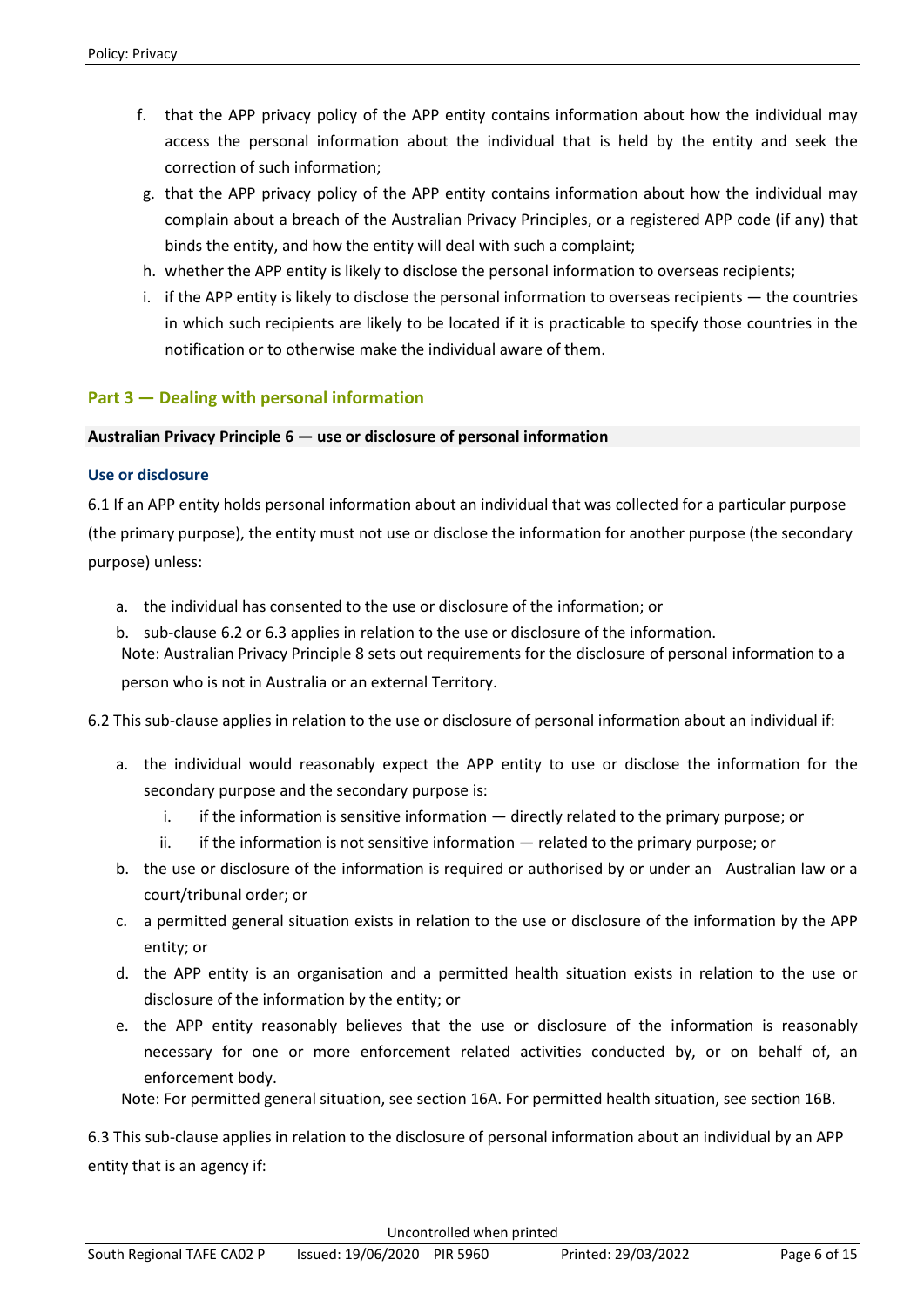- a. the agency is not an enforcement body; and
- b. the information is biometric information or biometric templates; and
- c. the recipient of the information is an enforcement body; and
- d. the disclosure is conducted in accordance with the guidelines made by the Commissioner for the purposes of this paragraph.

6.4 If:

- a. the APP entity is an organisation; and
- b. subsection 16B(2) applied in relation to the collection of the personal information by the entity; the entity must take such steps as are reasonable in the circumstances to ensure that the information is de-identified before the entity discloses it in accordance with sub-clause 6.1 or 6.2.

#### **Written note of use or disclosure**

6.5 If an APP entity uses or discloses personal information in accordance with paragraph 6.2(e), the entity must make a written note of the use or disclosure.

#### **Related bodies corporate**

6.6 If:

- a. an APP entity is a body corporate; and
- b. the entity collects personal information from a related body corporate;

this principle applies as if the entity's primary purpose for the collection of the information were the primary purpose for which the related body corporate collected the information.

#### **Exceptions**

6.7 This principle does not apply to the use or disclosure by an organisation of:

- a. personal information for the purpose of direct marketing; or
- b. government related identifiers.

#### **Australian Privacy Principle 7 — direct marketing**

#### **Direct marketing**

7.1 If an organisation holds personal information about an individual, the organisation must not use or disclose the information for the purpose of direct marketing.

Note: An act or practice of an agency may be treated as an act or practice of an organisation, see section 7A.

#### **Exceptions — personal information other than sensitive information**

7.2 Despite sub-clause 7.1, an organisation may use or disclose personal information (other than sensitive information) about an individual for the purpose of direct marketing if:

- a. the organisation collected the information from the individual; and
- b. the individual would reasonably expect the organisation to use or disclose the information for that purpose; and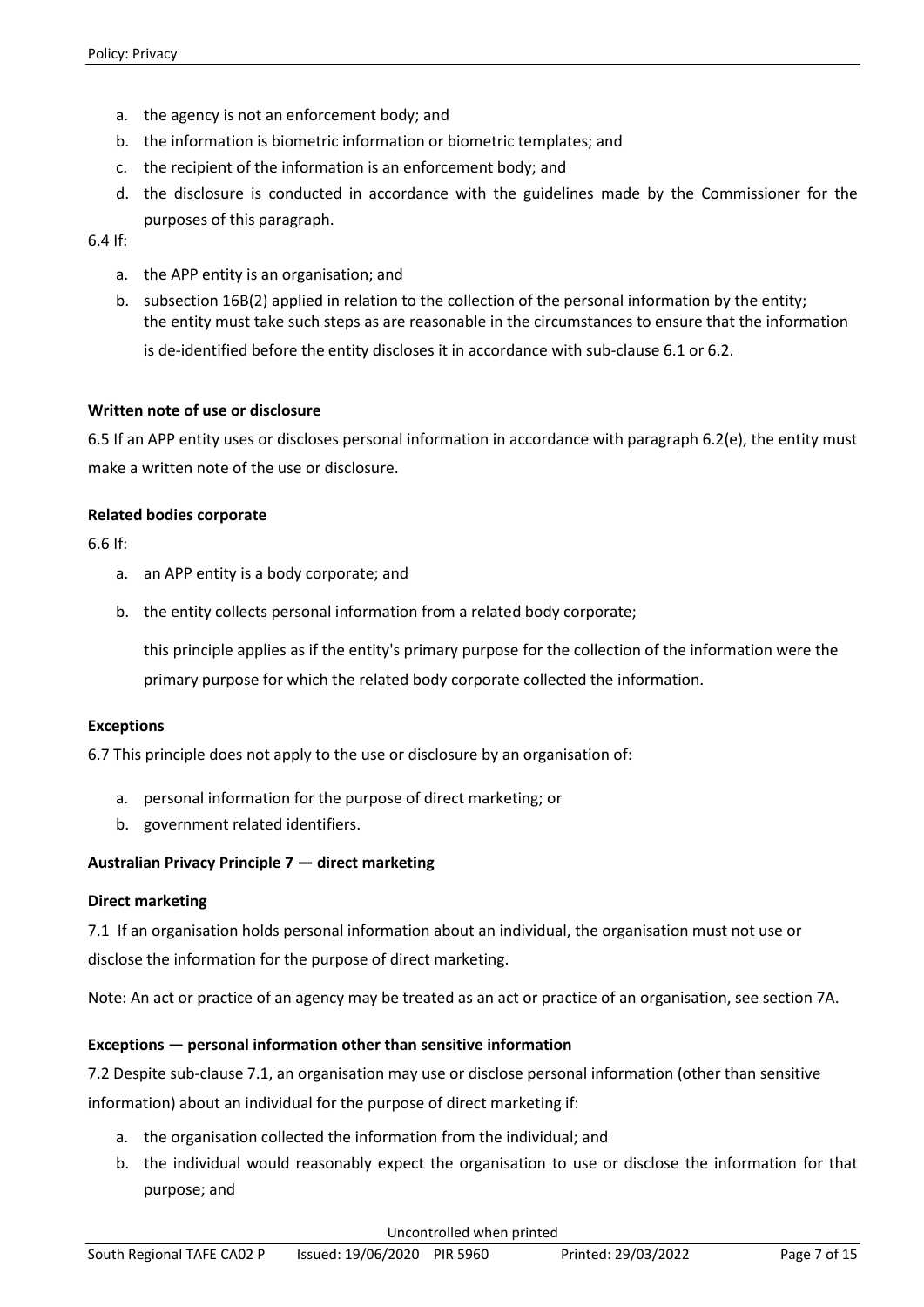- c. the organisation provides a simple means by which the individual may easily request not to receive direct marketing communications from the organisation; and
- d. the individual has not made such a request to the organisation.

7.3 Despite sub-clause 7.1, an organisation may use or disclose personal information (other than sensitive information) about an individual for the purpose of direct marketing if:

- a. the organisation collected the information from:
	- i. the individual and the individual would not reasonably expect the organisation to use or disclose the information for that purpose; or
	- ii. someone other than the individual; and
- b. either:
	- i. the individual has consented to the use or disclosure of the information for that purpose; or
	- ii. it is impracticable to obtain that consent; and
- c. the organisation provides a simple means by which the individual may easily request not to receive direct marketing communications from the organisation; and
- d. in each direct marketing communication with the individual:
	- i. the organisation includes a prominent statement that the individual may make such a request; or
	- ii. the organisation otherwise draws the individual's attention to the fact that the individual may make such a request; and
- e. the individual has not made such a request to the organisation.

#### **Exception — sensitive information**

7.4 Despite sub-clause 7.1, an organisation may use or disclose sensitive information about an individual for the purpose of direct marketing if the individual has consented to the use or disclosure of the information for that purpose.

#### **Exception — contracted service providers**

7.5 Despite sub-clause 7.1, an organisation may use or disclose personal information for the purpose of direct marketing if:

- a. the organisation is a contracted service provider for a Commonwealth contract; and
- b. the organisation collected the information for the purpose of meeting (directly or indirectly) an obligation under the contract; and
- c. the use or disclosure is necessary to meet (directly or indirectly) such an obligation.

#### **Individual may request not to receive direct marketing communications etc.**

7.6 If an organisation (the first organisation) uses or discloses personal information about an individual:

- a. for the purpose of direct marketing by the first organisation; or
- b. for the purpose of facilitating direct marketing by other organisations;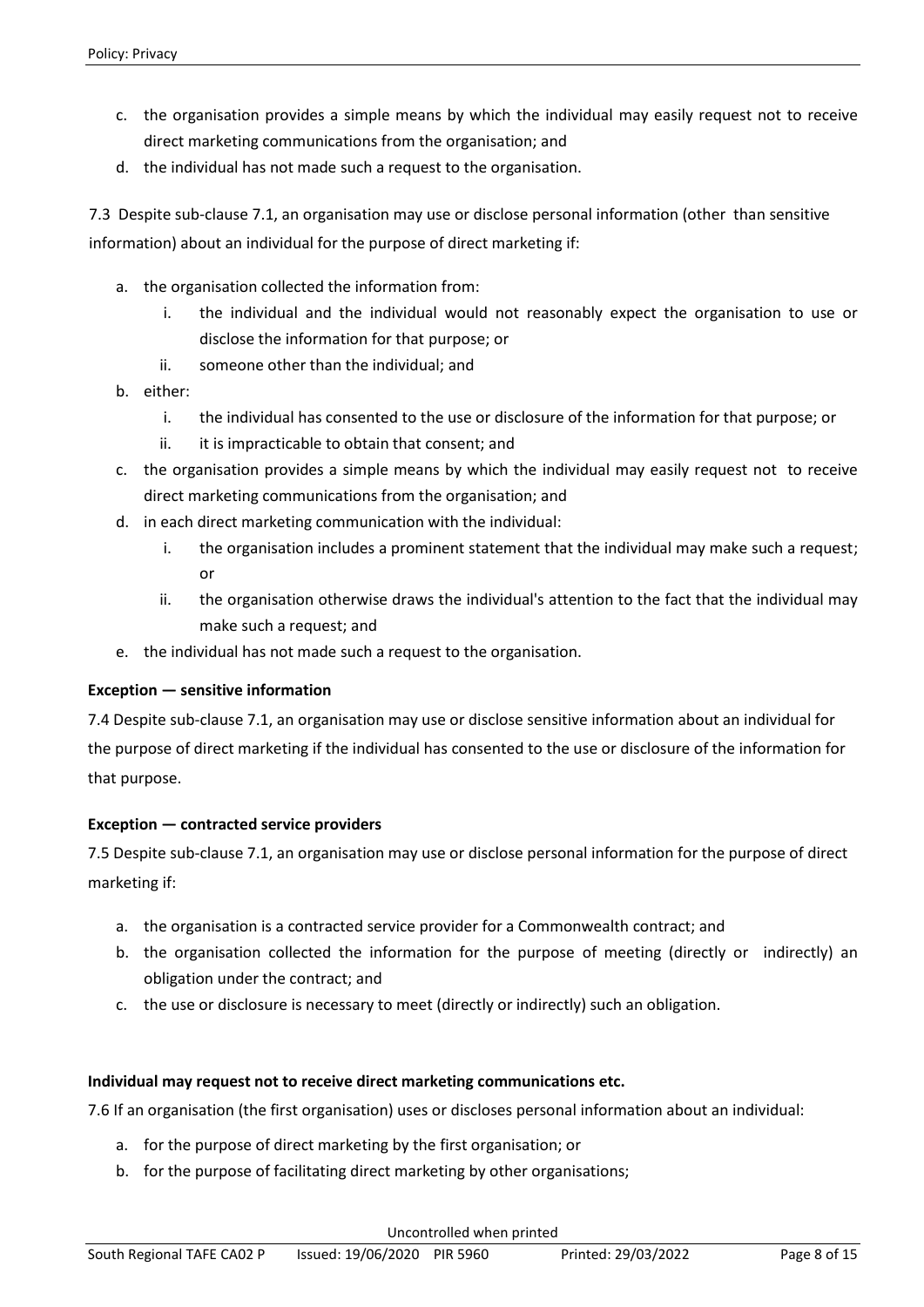the individual may:

- c. if paragraph (a) applies request not to receive direct marketing communications from the first organisation; and
- d. if paragraph (b) applies request the organisation not to use or disclose the information for the purpose referred to in that paragraph; and
- e. request the first organisation to provide its source of the information.

7.7 If an individual makes a request under sub-clause 7.6, the first organisation must not charge the individual for the making of, or to give effect to, the request and:

- a. if the request is of a kind referred to in paragraph 7.6(c) or  $(d)$  the first organisation must give effect to the request within a reasonable period after the request is made; and
- b. if the request is of a kind referred to in paragraph 7.6(e)  $-$  the organisation must, within a reasonable period after the request is made, notify the individual of its source unless it is impracticable or unreasonable to do so.

# **Interaction with other legislation**

7.8 This principle does not apply to the extent that any of the following apply:

- a. the *Do Not Call Register Act 2006*;
- b. the *Spam Act 2003*;
- c. any other Act of the Commonwealth, or a Norfolk Island enactment, prescribed by the regulations.

# **Australian Privacy Principle 8 — cross-border disclosure of personal information**

8.1 Before an APP entity discloses personal information about an individual to a person (the overseas recipient):

- a. who is not in Australia or an external Territory; and
- b. who is not the entity or the individual;

the entity must take such steps as are reasonable in the circumstances to ensure that the overseas recipient does not breach the Australian Privacy Principles (other than Australian Privacy Principle 1) in relation to the information.

Note: In certain circumstances, an act done, or a practice engaged in, by the overseas recipient is taken, under section 16C, to have been done, or engaged in, by the APP entity and to be a breach of the Australian Privacy Principles.

8.2 Sub-clause 8.1 does not apply to the disclosure of personal information about an individual by an APP entity to the overseas recipient if:

- a. the entity reasonably believes that:
	- i. the recipient of the information is subject to a law, or binding scheme, that has the effect of protecting the information in a way that, overall, is at least substantially similar to the way in which the Australian Privacy Principles protect the information; and
	- ii. there are mechanisms that the individual can access to take action to enforce that protection of the law or binding scheme; or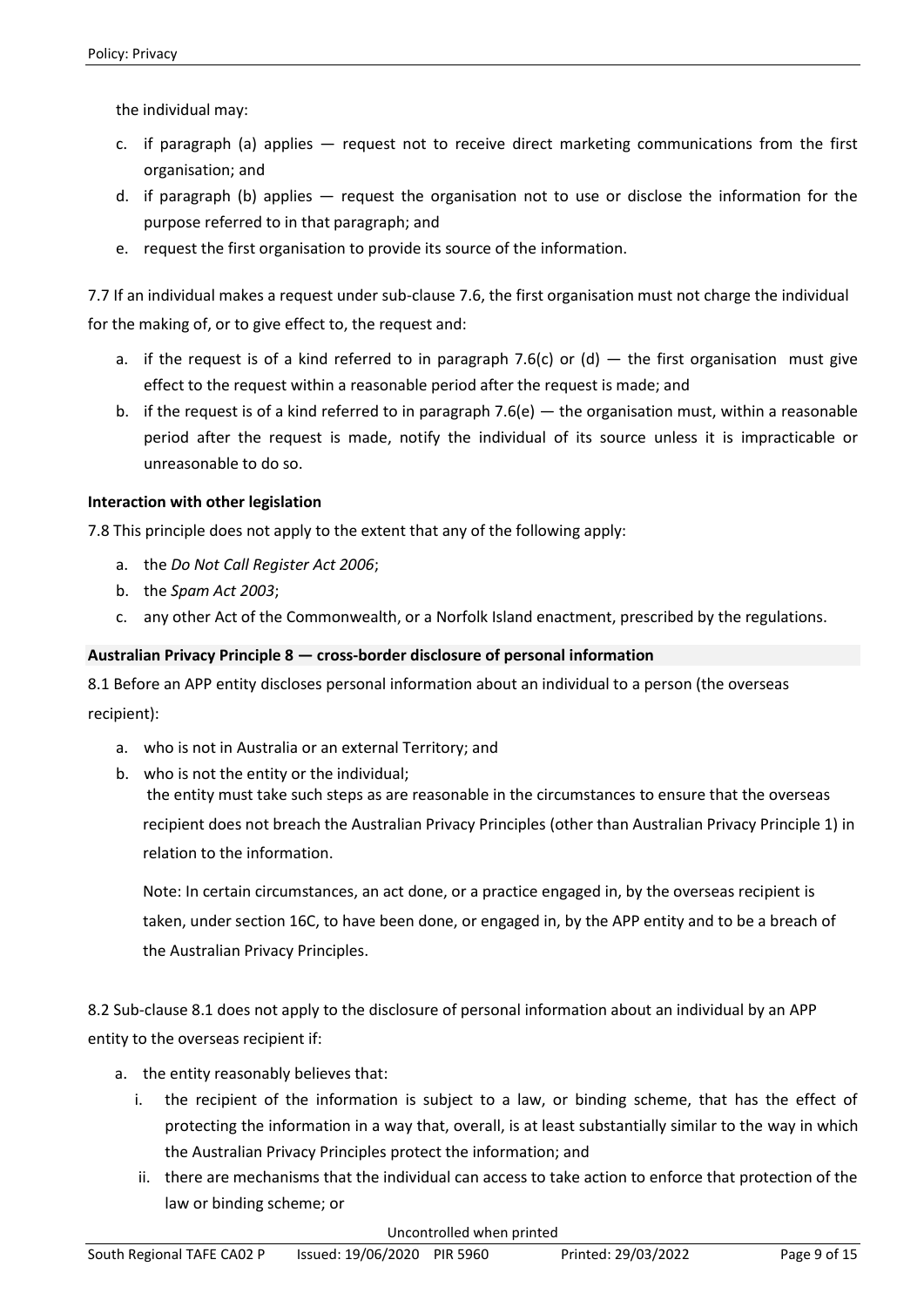- b. both of the following apply:
	- i. the entity expressly informs the individual that if he or she consents to the disclosure of the information, sub-clause 8.1 will not apply to the disclosure;
	- ii. after being so informed, the individual consents to the disclosure; or
- c. the disclosure of the information is required or authorised by or under an Australian law or a court/tribunal order; or
- d. a permitted general situation (other than the situation referred to in item 4 or 5 of the table in subsection 16A(1)) exists in relation to the disclosure of the information by the APP entity; or
- e. the entity is an agency and the disclosure of the information is required or authorised by or under an international agreement relating to information sharing to which Australia is a party; or
- f. the entity is an agency and both of the following apply:
	- i. the entity reasonably believes that the disclosure of the information is reasonably necessary for one or more enforcement related activities conducted by, or on behalf of, an enforcement body;
	- ii. the recipient is a body that performs functions, or exercises powers, that are similar to those performed or exercised by an enforcement body.

Note: For permitted general situation, see section 16A.

# **Australian Privacy Principle 9 — adoption, use or disclosure of government related identifiers**

# **Adoption of government related identifiers**

9.1 An organisation must not adopt a government related identifier of an individual as its own identifier of the individual unless:

- a. the adoption of the government related identifier is required or authorised by or under an Australian law or a court/tribunal order; or
- b. sub-clause 9.3 applies in relation to the adoption.
- Note: An act or practice of an agency may be treated as an act or practice of an organisation, see section 7A.

# **Use or disclosure of government related identifiers**

9.2 An organisation must not use or disclose a government related identifier of an individual unless:

- a. the use or disclosure of the identifier is reasonably necessary for the organisation to verify the identity of the individual for the purposes of the organisation's activities or functions; or
- b. the use or disclosure of the identifier is reasonably necessary for the organisation to fulfil its obligations to an agency or a State or Territory authority; or
- c. the use or disclosure of the identifier is required or authorised by or under an Australian law or a court/tribunal order; or
- d. a permitted general situation (other than the situation referred to in item 4 or 5 of the table in subsection 16A(1)) exists in relation to the use or disclosure of the identifier; or
- e. the organisation reasonably believes that the use or disclosure of the identifier is reasonably necessary for one or more enforcement related activities conducted by, or on behalf of, an enforcement body; or
- f. sub-clause 9.3 applies in relation to the use or disclosure.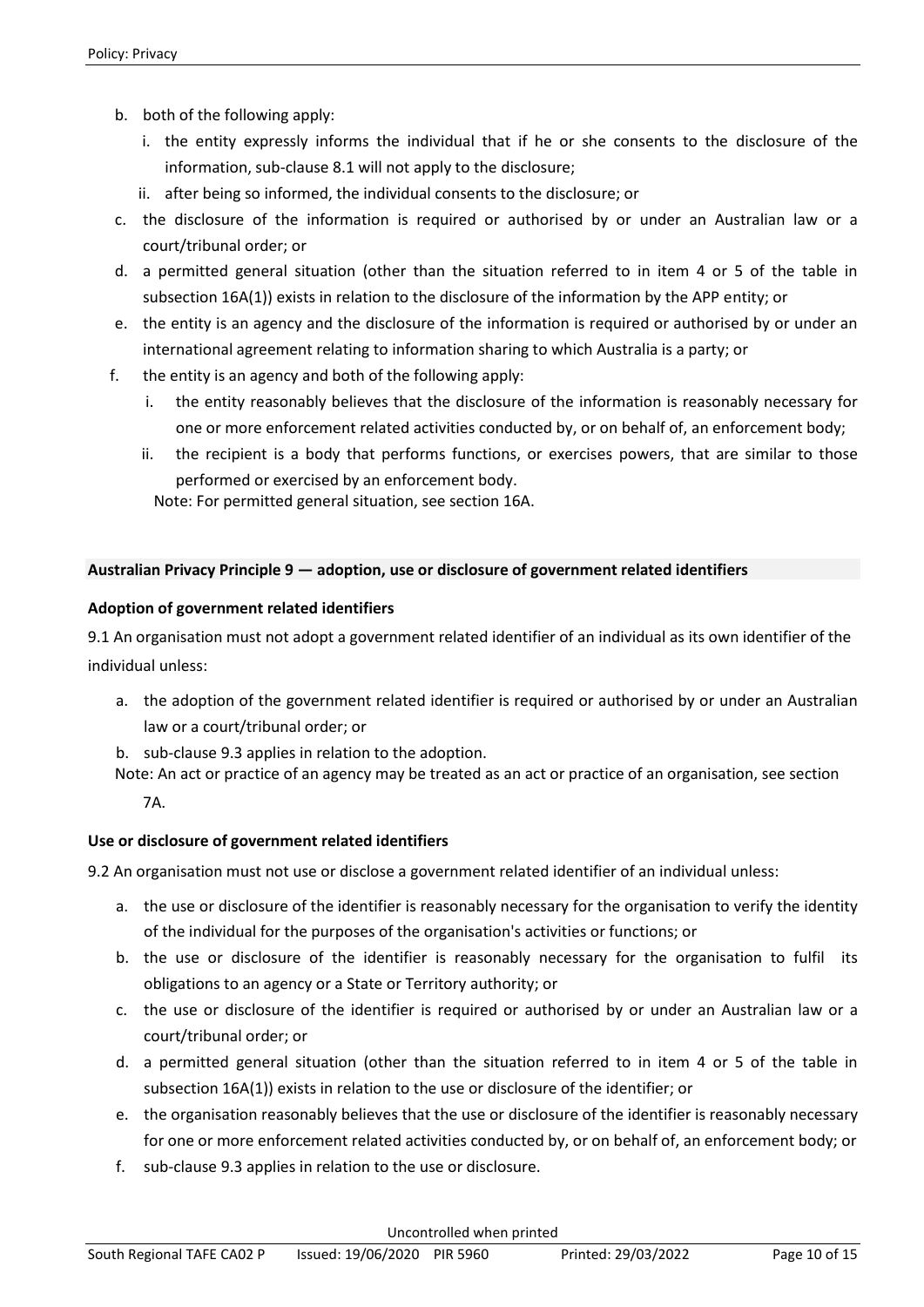Note 1: An act or practice of an agency may be treated as an act or practice of an organisation, see section 7A.

Note 2: For permitted general situation, see section 16A.

#### **Regulations about adoption, use or disclosure**

9.3 This sub-clause applies in relation to the adoption, use or disclosure by an organisation of a government related identifier of an individual if:

- a. the identifier is prescribed by the regulations; and
- b. the organisation is prescribed by the regulations, or is included in a class of organisations prescribed by the regulations; and
- c. the adoption, use or disclosure occurs in the circumstances prescribed by the regulations. Note: There are prerequisites that must be satisfied before the matters mentioned in this sub-clause are prescribed, see subsections 100(2) and (3).

# **Part 4 — Integrity of personal information**

#### **Australian Privacy Principle 10 — quality of personal information**

10.1 An APP entity must take such steps (if any) as are reasonable in the circumstances to ensure that the personal information that the entity collects is accurate, up-to-date and complete.

10.2 An APP entity must take such steps (if any) as are reasonable in the circumstances to ensure that the personal information that the entity uses or discloses is, having regard to the purpose of the use or disclosure, accurate, up-to-date, complete and relevant.

#### **Australian Privacy Principle 11 — security of personal information**

11.1 If an APP entity holds personal information, the entity must take such steps as are reasonable in the circumstances to protect the information:

- a. from misuse, interference and loss; and
- b. from unauthorised access, modification or disclosure.

11.2 If:

- a. an APP entity holds personal information about an individual; and
- b. the entity no longer needs the information for any purpose for which the information may be used or disclosed by the entity under this Schedule; and
- c. the information is not contained in a Commonwealth record; and
- d. the entity is not required by or under an Australian law, or a court/tribunal order, to retain the information;
- e. the entity must take such steps as are reasonable in the circumstances to destroy the information or to ensure that the information is de-identified.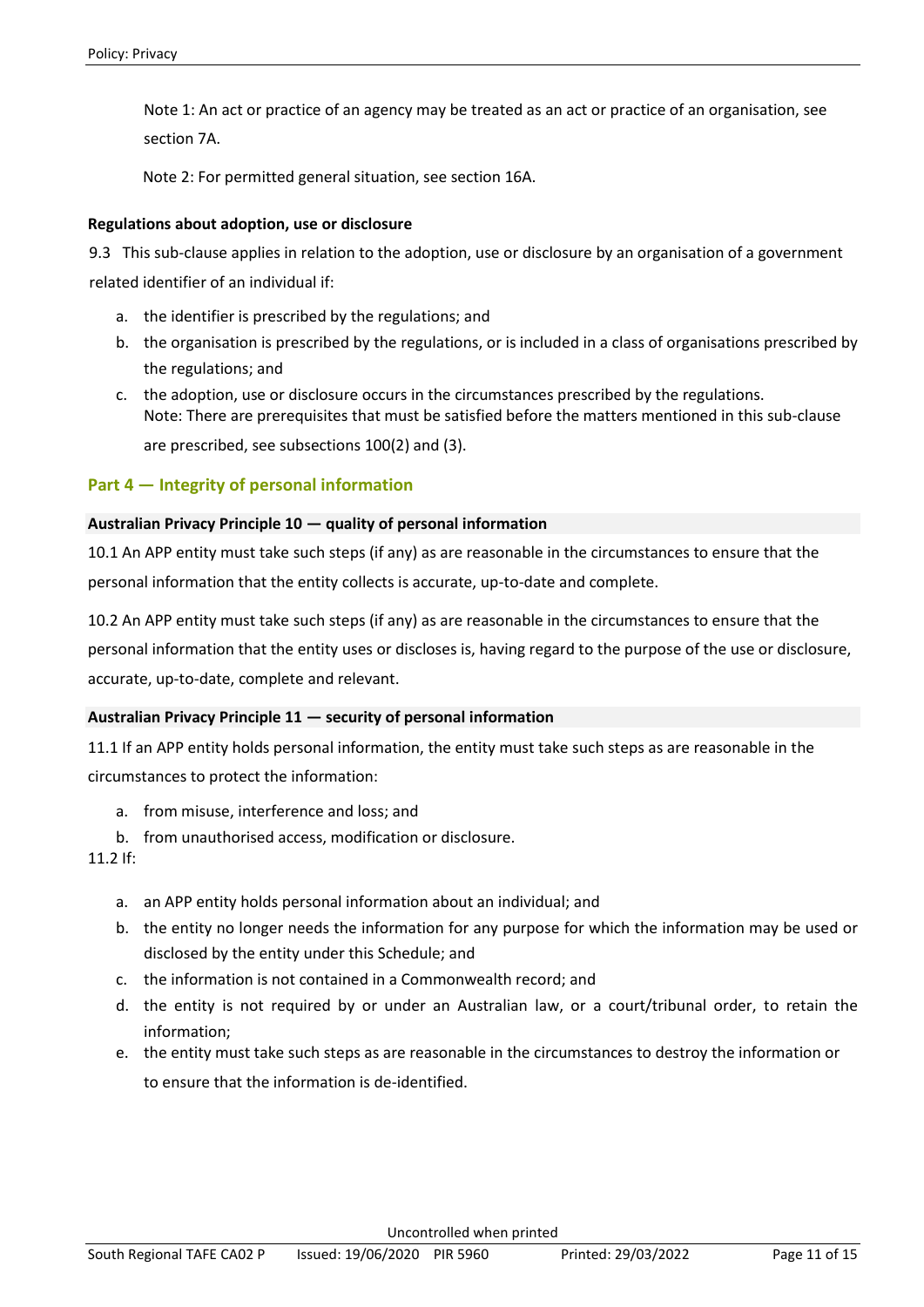# **Part 5 — Access to, and correction of, personal information**

#### **Australian Privacy Principle 12 — access to personal information**

#### **Access**

12.1 If an APP entity holds personal information about an individual, the entity must, on request by the individual, give the individual access to the information.

#### **Exception to access — agency**

12.2 If:

- a. the APP entity is an agency; and
- b. the entity is required or authorised to refuse to give the individual access to the personal information by or under:
	- i. the Freedom of Information Act; or
	- ii. any other Act of the Commonwealth, or a Norfolk Island enactment, that provides for access by persons to documents;
	- iii. then, despite sub-clause 12.1, the entity is not required to give access to the extent that the entity is required or authorised to refuse to give access.

#### **Exception to access — organisation**

12.3 If the APP entity is an organisation then, despite sub-clause 12.1, the entity is not required to give the individual access to the personal information to the extent that:

- a. the entity reasonably believes that giving access would pose a serious threat to the life, health or safety of any individual, or to public health or public safety; or
- b. giving access would have an unreasonable impact on the privacy of other individuals; or
- c. the request for access is frivolous or vexatious; or
- d. the information relates to existing or anticipated legal proceedings between the entity and the individual, and would not be accessible by the process of discovery in those proceedings; or
- e. giving access would reveal the intentions of the entity in relation to negotiations with the individual in such a way as to prejudice those negotiations; or
- f. giving access would be unlawful; or
- g. denying access is required or authorised by or under an Australian law or a court/tribunal order; or
- h. both of the following apply:
	- i. the entity has reason to suspect that unlawful activity, or misconduct of a serious nature, that relates to the entity's functions or activities has been, is being or may be engaged in;
	- ii. giving access would be likely to prejudice the taking of appropriate action in relation to the matter; or
- i. giving access would be likely to prejudice one or more enforcement related activities conducted by, or on behalf of, an enforcement body; or
- j. giving access would reveal evaluative information generated within the entity in connection with a commercially sensitive decision-making process.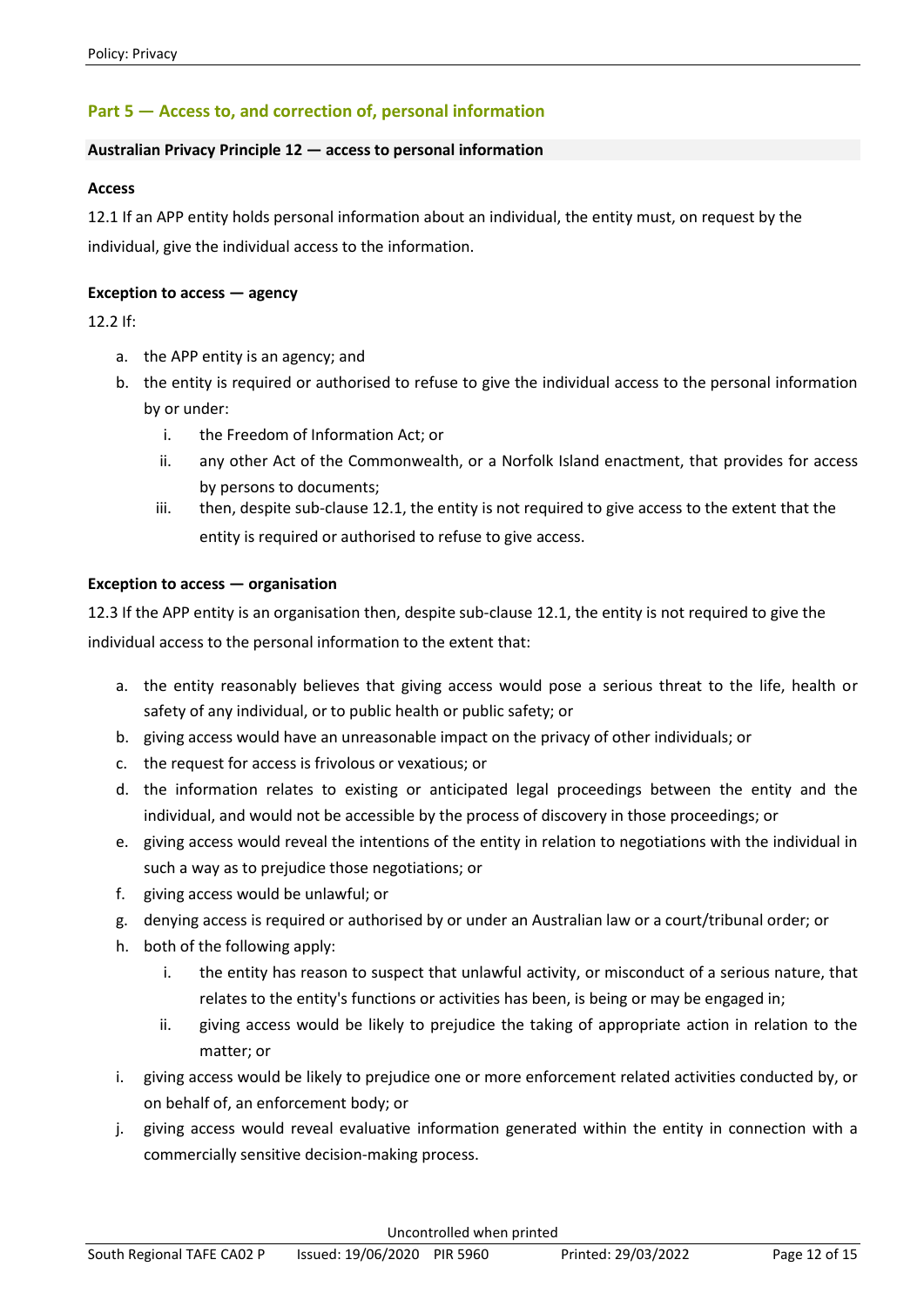## **Dealing with requests for access**

12.4 The APP entity must:

- a. respond to the request for access to the personal information:
	- i. if the entity is an agency within 30 days after the request is made; or
	- ii. if the entity is an organisation within a reasonable period after the request is made; and
- b. give access to the information in the manner requested by the individual, if it is reasonable and practicable to do so.

#### **Other means of access**

12.5 If the APP entity refuses:

- a. to give access to the personal information because of sub-clause 12.2 or 12.3; or
- b. to give access in the manner requested by the individual; the entity must take such steps (if any) as are reasonable in the circumstances to give access in a way that meets the needs of the entity and the individual.

12.6 Without limiting sub-clause 12.5, access may be given through the use of a mutually agreed intermediary.

#### **Access charges**

12.7 If the APP entity is an agency, the entity must not charge the individual for the making of the request or for giving access to the personal information.

12.8 If:

- a. the APP entity is an organisation; and
- b. the entity charges the individual for giving access to the personal information; the charge must not be excessive and must not apply to the making of the request.

#### **Refusal to give access**

12.9 If the APP entity refuses to give access to the personal information because of sub-clause 12.2 or 12.3, or to give access in the manner requested by the individual, the entity must give the individual a written notice that sets out:

- a. the reasons for the refusal except to the extent that, having regard to the grounds for the refusal, it would be unreasonable to do so; and
- b. the mechanisms available to complain about the refusal; and
- c. any other matter prescribed by the regulations.

12.10 If the APP entity refuses to give access to the personal information because of paragraph 12.3(j), the reasons for the refusal may include an explanation for the commercially sensitive decision.

#### **Australian Privacy Principle 13 — correction of personal information**

Correction

13.1 If:

a. an APP entity holds personal information about an individual; and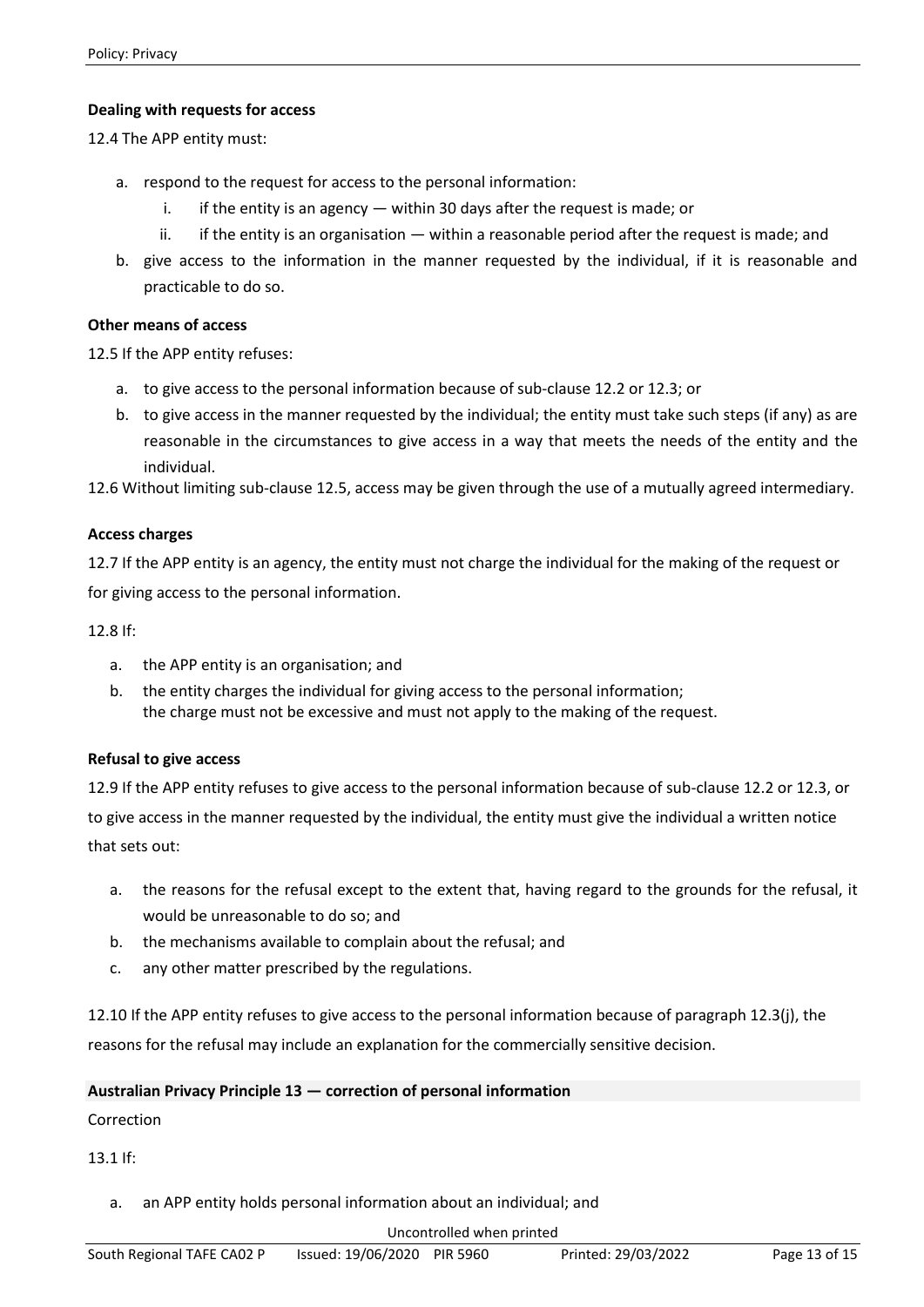- b. either:
	- i. the entity is satisfied that, having regard to a purpose for which the information is held, the information is inaccurate, out of date, incomplete, irrelevant or misleading; or
	- ii. the individual requests the entity to correct the information; the entity must take such steps (if any) as are reasonable in the circumstances to correct that information to ensure that, having regard to the purpose for which it is held, the information is accurate, up to date, complete, relevant and not misleading.

# **Notification of correction to third parties**

13.2 If:

- a. the APP entity corrects personal information about an individual that the entity previously disclosed to another APP entity; and
- b. the individual requests the entity to notify the other APP entity of the correction;
- c. the entity must take such steps (if any) as are reasonable in the circumstances to give that notification unless it is impracticable or unlawful to do so.

# **Refusal to correct information**

13.3 If the APP entity refuses to correct the personal information as requested by the individual, the entity must give the individual a written notice that sets out:

- a. the reasons for the refusal except to the extent that it would be unreasonable to do so; and
- b. the mechanisms available to complain about the refusal; and
- c. any other matter prescribed by the regulations.

# **Request to associate a statement**

13.4 If:

- a. the APP entity refuses to correct the personal information as requested by the individual; and
- b. the individual requests the entity to associate with the information a statement that the information is inaccurate, out-of-date, incomplete, irrelevant or misleading;
- c. the entity must take such steps as are reasonable in the circumstances to associate the statement in such a way that will make the statement apparent to users of the information.

# **Dealing with requests**

13.5 If a request is made under sub-clause 13.1 or 13.4, the APP entity:

- a. must respond to the request:
	- i. if the entity is an agency  $-$  within 30 days after the request is made; or
	- ii. if the entity is an organisation  $-$  within a reasonable period after the request is made; and
- b. must not charge the individual for the making of the request, for correcting the personal information or for associating the statement with the personal information (as the case may be).